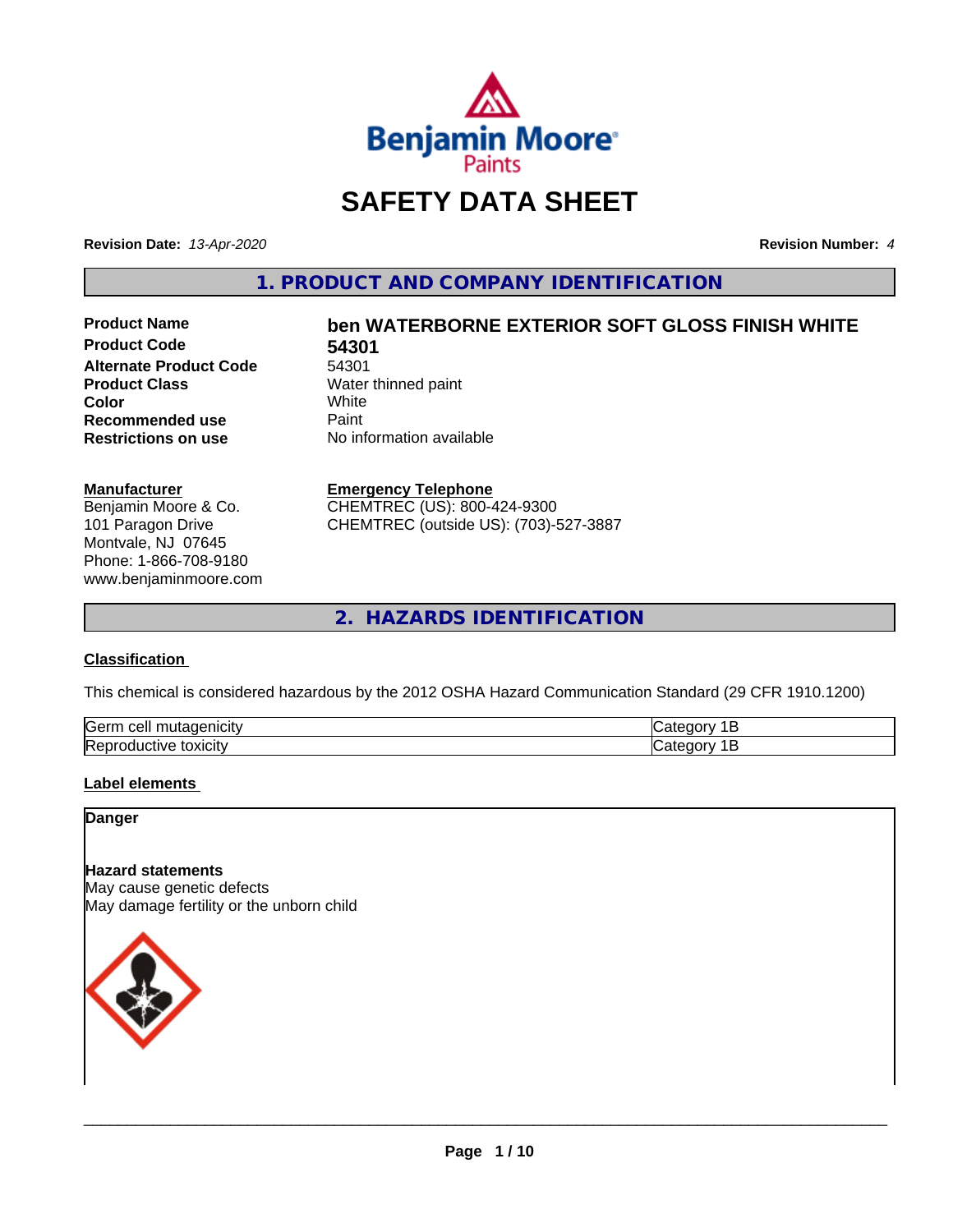**Appearance** liquid **Odor 11 Odor 11 Odor 11 Odor 11 Odor 11 Odor 11 Odor 11 Odor 11 Odor 11 Odor 11 Odor 11 Odor 11 Odor 11 Odor 11 Odor 11 Odor 11 Odor 11 Odor 11 Odor** 11

#### **Precautionary Statements - Prevention**

Obtain special instructions before use Do not handle until all safety precautions have been read and understood Use personal protective equipment as required

#### **Precautionary Statements - Response**

IF exposed or concerned: Get medical advice/attention

# **Precautionary Statements - Storage**

Store locked up

#### **Precautionary Statements - Disposal** Dispose of contents/container to an approved waste disposal plant

## **Hazards not otherwise classified (HNOC)**

Not applicable

#### **Other information**

No information available

# **3. COMPOSITION INFORMATION ON COMPONENTS**

\_\_\_\_\_\_\_\_\_\_\_\_\_\_\_\_\_\_\_\_\_\_\_\_\_\_\_\_\_\_\_\_\_\_\_\_\_\_\_\_\_\_\_\_\_\_\_\_\_\_\_\_\_\_\_\_\_\_\_\_\_\_\_\_\_\_\_\_\_\_\_\_\_\_\_\_\_\_\_\_\_\_\_\_\_\_\_\_\_\_\_\_\_

| <b>Chemical name</b>                         | CAS No.    | Weight-%    |
|----------------------------------------------|------------|-------------|
| Titanium dioxide                             | 13463-67-7 | $20 - 25$   |
| Silica amorphous                             | 7631-86-9  | - 5         |
| Kaolin                                       | 1332-58-7  | - 5         |
| Zinc oxide                                   | 1314-13-2  | $0.5 - 1$   |
| Sodium C14-C16 olefin sulfonate              | 68439-57-6 | $0.1 - 0.5$ |
| Carbamic acid, 1H-benzimidazol-2-yl-, methyl | 10605-21-7 | $0.1 - 0.5$ |
| ester                                        |            |             |
| 1-Methyl-2-pyrrolidinone                     | 872-50-4   | $0.1 - 0.5$ |

# **4. FIRST AID MEASURES**

| <b>General Advice</b> | If symptoms persist, call a physician. Show this safety data sheet to the doctor in<br>attendance.       |
|-----------------------|----------------------------------------------------------------------------------------------------------|
| <b>Eye Contact</b>    | Rinse thoroughly with plenty of water for at least 15 minutes and consult a<br>physician.                |
| <b>Skin Contact</b>   | Wash off immediately with soap and plenty of water while removing all<br>contaminated clothes and shoes. |
| <b>Inhalation</b>     | Move to fresh air. If symptoms persist, call a physician.                                                |
| Ingestion             | Clean mouth with water and afterwards drink plenty of water. Consult a physician<br>if necessary.        |
| <b>Most Important</b> | None known.                                                                                              |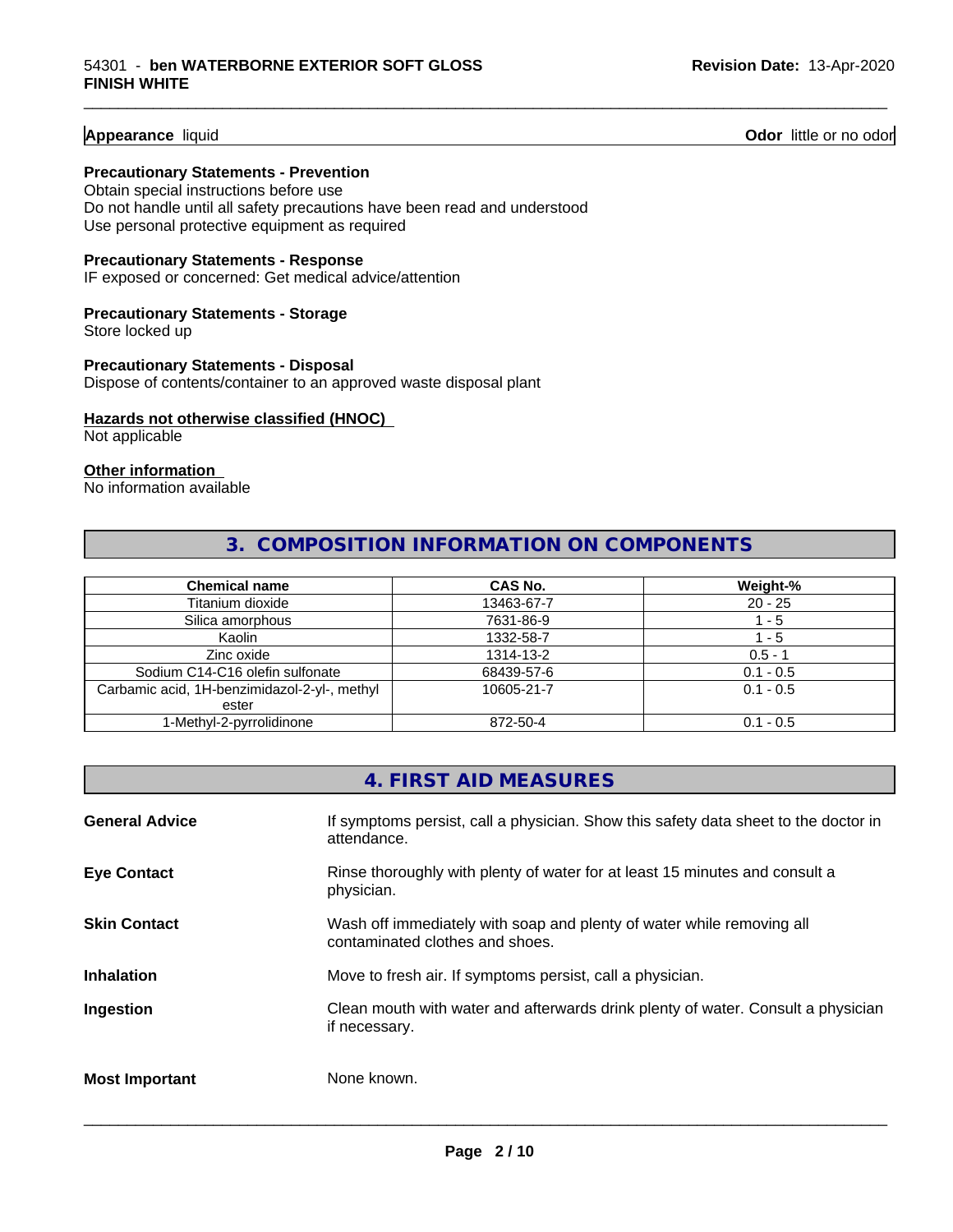| <b>Symptoms/Effects</b>                                                          |                                                                                                                                              |  |
|----------------------------------------------------------------------------------|----------------------------------------------------------------------------------------------------------------------------------------------|--|
| Treat symptomatically.<br><b>Notes To Physician</b>                              |                                                                                                                                              |  |
|                                                                                  | 5. FIRE-FIGHTING MEASURES                                                                                                                    |  |
| <b>Suitable Extinguishing Media</b>                                              | Use extinguishing measures that are appropriate to local<br>circumstances and the surrounding environment.                                   |  |
| Protective equipment and precautions for firefighters                            | As in any fire, wear self-contained breathing apparatus<br>pressure-demand, MSHA/NIOSH (approved or equivalent)<br>and full protective gear. |  |
| <b>Specific Hazards Arising From The Chemical</b>                                | Closed containers may rupture if exposed to fire or<br>extreme heat.                                                                         |  |
| <b>Sensitivity to mechanical impact</b>                                          | No                                                                                                                                           |  |
| Sensitivity to static discharge                                                  | No                                                                                                                                           |  |
| <b>Flash Point Data</b><br>Flash point (°F)<br>Flash Point (°C)<br><b>Method</b> | Not applicable<br>Not applicable<br>Not applicable                                                                                           |  |
| <b>Flammability Limits In Air</b>                                                |                                                                                                                                              |  |
| Lower flammability limit:<br><b>Upper flammability limit:</b>                    | Not applicable<br>Not applicable                                                                                                             |  |
| <b>NFPA</b><br>Health: 2<br>Flammability: 0                                      | Instability: 0<br><b>Special: Not Applicable</b>                                                                                             |  |
| <b>NFPA Legend</b><br>0 - Not Hazardous<br>1 - Slightly                          |                                                                                                                                              |  |

2 - Moderate

3 - High

4 - Severe

*The ratings assigned are only suggested ratings, the contractor/employer has ultimate responsibilities for NFPA ratings where this system is used.*

*Additional information regarding the NFPA rating system is available from the National Fire Protection Agency (NFPA) at www.nfpa.org.*

# **6. ACCIDENTAL RELEASE MEASURES**

| <b>Personal Precautions</b>      | Avoid contact with skin, eyes and clothing. Ensure adequate ventilation.                             |
|----------------------------------|------------------------------------------------------------------------------------------------------|
| <b>Other Information</b>         | Prevent further leakage or spillage if safe to do so.                                                |
| <b>Environmental precautions</b> | See Section 12 for additional Ecological Information.                                                |
| <b>Methods for Cleaning Up</b>   | Soak up with inert absorbent material. Sweep up and shovel into suitable<br>containers for disposal. |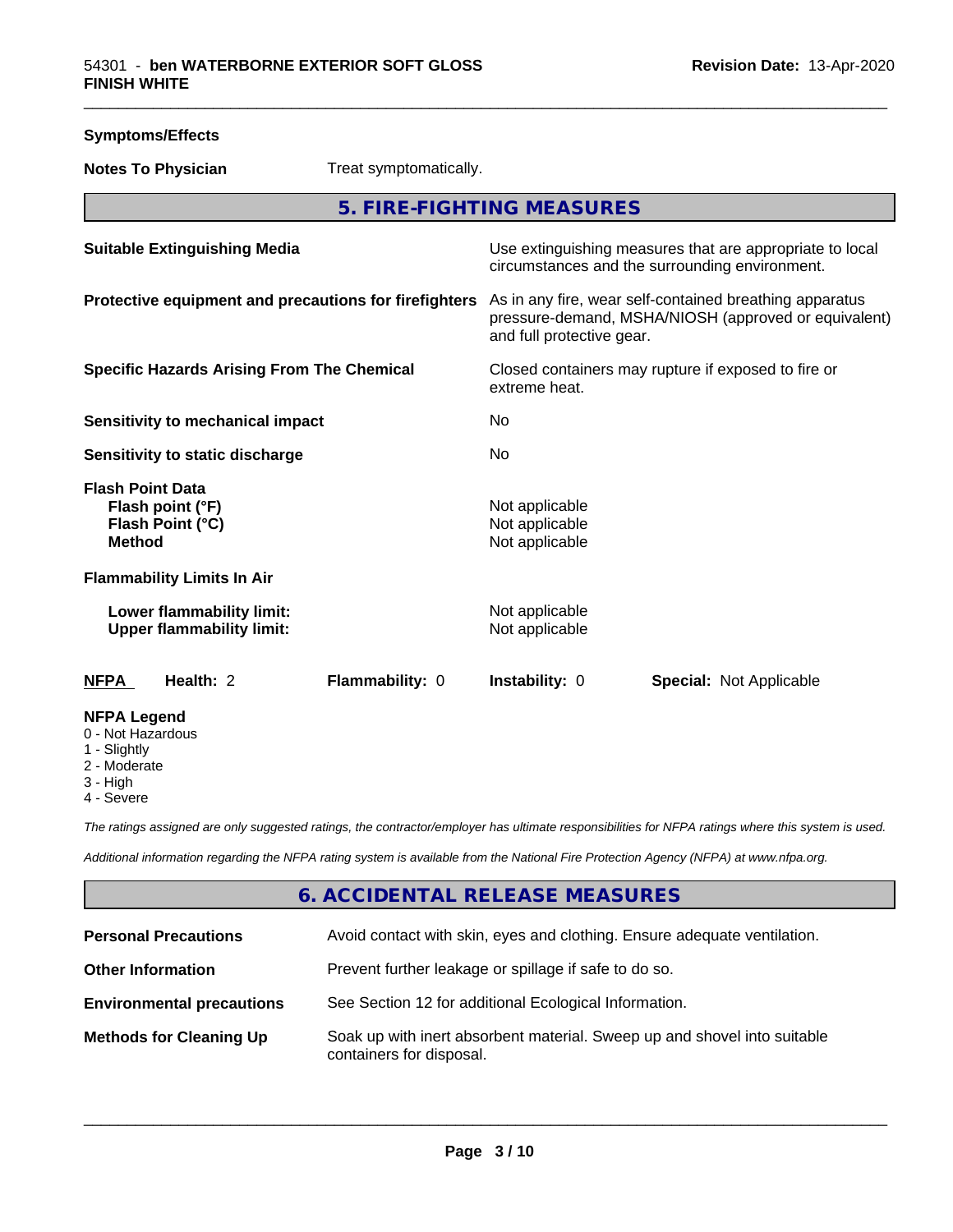|                               | 7. HANDLING AND STORAGE                                                                                                                                                          |
|-------------------------------|----------------------------------------------------------------------------------------------------------------------------------------------------------------------------------|
| <b>Handling</b>               | Avoid contact with skin, eyes and clothing. Avoid breathing vapors, spray mists or<br>sanding dust. In case of insufficient ventilation, wear suitable respiratory<br>equipment. |
| <b>Storage</b>                | Keep container tightly closed. Keep out of the reach of children.                                                                                                                |
| <b>Incompatible Materials</b> | No information available                                                                                                                                                         |
|                               | 8. EXPOSURE CONTROLS/PERSONAL PROTECTION                                                                                                                                         |

#### **Exposure Limits**

| <b>Chemical name</b> | <b>ACGIH TLV</b>                                                                                                                     | <b>OSHA PEL</b>                                        |  |
|----------------------|--------------------------------------------------------------------------------------------------------------------------------------|--------------------------------------------------------|--|
| Titanium dioxide     | TWA: $10 \text{ mg/m}^3$                                                                                                             | 15 mg/m $3$ - TWA                                      |  |
| Silica amorphous     | N/E                                                                                                                                  | 20 mppcf - TWA                                         |  |
| Kaolin               | TWA: $2 \text{ mg/m}^3$ particulate matter<br>containing no asbestos and <1%<br>crystalline silica, respirable particulate<br>matter | 15 mg/m <sup>3</sup> - TWA<br>$5 \text{ mg/m}^3$ - TWA |  |
| Zinc oxide           | STEL: 10 mg/m <sup>3</sup> respirable particulate<br>matter<br>TWA: 2 mg/m <sup>3</sup> respirable particulate<br>matter             | 5 mg/m <sup>3</sup> - TWA<br>15 mg/m $3$ - TWA         |  |

#### **Legend**

ACGIH - American Conference of Governmental Industrial Hygienists Exposure Limits OSHA - Occupational Safety & Health Administration Exposure Limits N/E - Not Established

Ensure adequate ventilation, especially in confined areas.

#### **Personal Protective Equipment**

| <b>Eye/Face Protection</b>    | Safety glasses with side-shields.                                                                                                                                                                                                                                                    |
|-------------------------------|--------------------------------------------------------------------------------------------------------------------------------------------------------------------------------------------------------------------------------------------------------------------------------------|
| <b>Skin Protection</b>        | Protective gloves and impervious clothing.                                                                                                                                                                                                                                           |
| <b>Respiratory Protection</b> | Use only with adequate ventilation. In operations where exposure limits are                                                                                                                                                                                                          |
|                               | exceeded, use a NIOSH approved respirator that has been selected by a<br>technically qualified person for the specific work conditions. When spraying the<br>product or applying in confined areas, wear a NIOSH approved respirator<br>specified for paint spray or organic vapors. |
| <b>Hygiene Measures</b>       | Avoid contact with skin, eyes and clothing. Remove and wash contaminated<br>clothing before re-use. Wash thoroughly after handling.                                                                                                                                                  |

# **9. PHYSICAL AND CHEMICAL PROPERTIES**

**Appearance** liquid **Odor**<br> **Odor Threshold**<br> **Odor Threshold**<br> **Odor Threshold**<br> **Odor Density (Ibs/gal)** 10.3 - 10.7<br> **Specific Gravity** 1.23 - 1.28 **Specific Gravity** 

**No information available**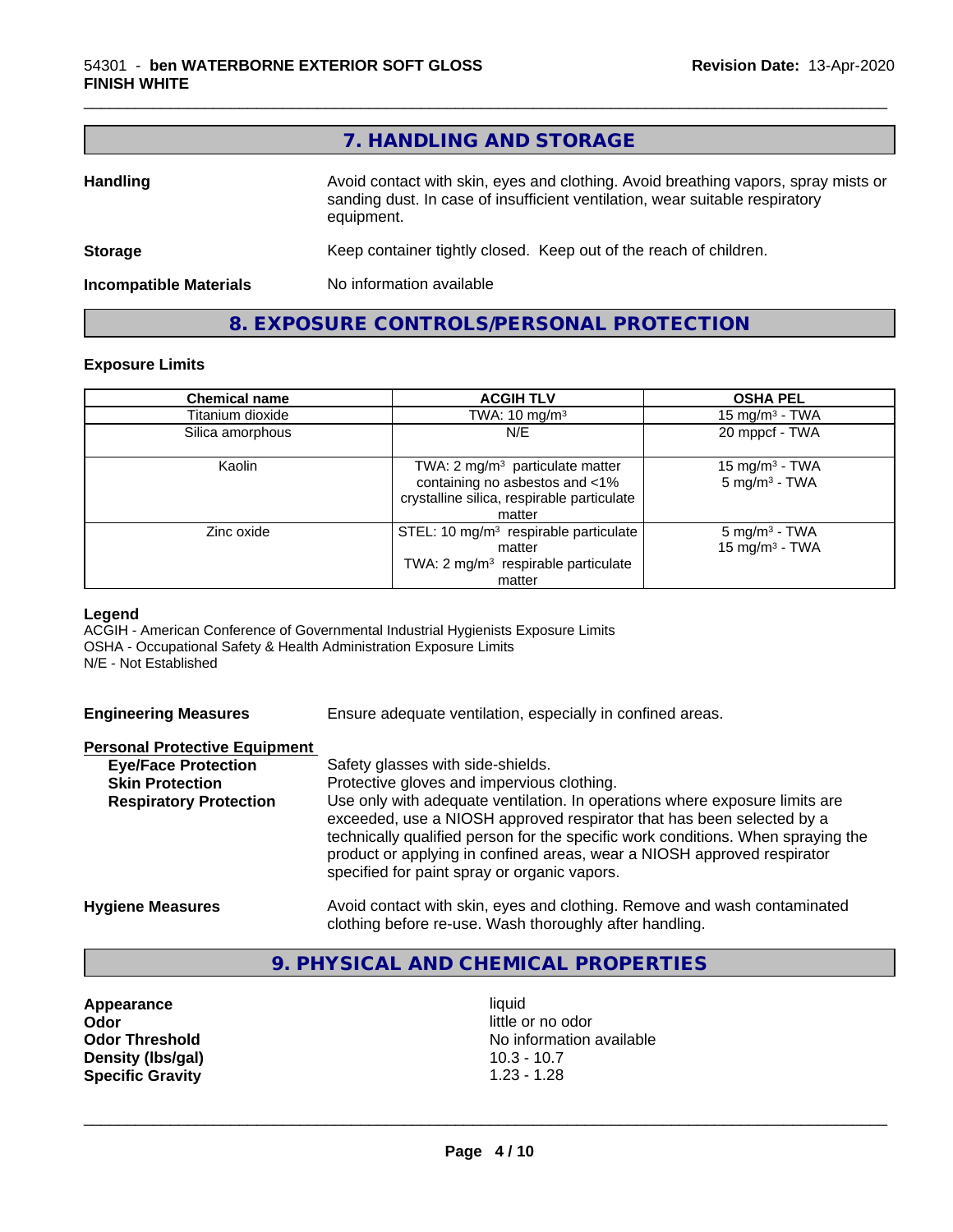**Viscosity (cps)** <br> **Viscosity (cps)** No information available<br>
No information available<br>
No information available **Water solubility**<br> **Evaporation Rate**<br> **Evaporation Rate**<br> **Evaporation Rate Vapor pressure** No information available **Vapor density No information available No information available Wt. % Solids** 45 - 55 **Vol. % Solids Wt. % Volatiles** 45 - 55 **Vol. % Volatiles** 60 - 70 **VOC Regulatory Limit (g/L)** < 50 **Boiling Point (°F)** 212 **Boiling Point (°C) Freezing point (°F)** 32 **Freezing Point (°C)** 0 **Flash point (°F)** Not applicable **Flash Point (°C)** Not applicable **Method**<br> **Flammability (solid, gas)**<br> **Example 2018** Not applicable **Flammability** (solid, gas) **Upper flammability limit:** Not applicable **Lower flammability limit:** Not applicable **Autoignition Temperature (°F)** No information available **Autoignition Temperature (°C)**<br> **Decomposition Temperature (°F)** Moinformation available **Decomposition Temperature (°F) Decomposition Temperature (°C)** No information available<br> **Partition coefficient Partition available** 

**pH**<br>
Viscosity (cps) The Contract Contract Contract Contract Contract Contract Contract Contract Contract Contract Co<br>
No information available **Solubility(ies)** No information available **Evaporation Rate** No information available **No information available** 

\_\_\_\_\_\_\_\_\_\_\_\_\_\_\_\_\_\_\_\_\_\_\_\_\_\_\_\_\_\_\_\_\_\_\_\_\_\_\_\_\_\_\_\_\_\_\_\_\_\_\_\_\_\_\_\_\_\_\_\_\_\_\_\_\_\_\_\_\_\_\_\_\_\_\_\_\_\_\_\_\_\_\_\_\_\_\_\_\_\_\_\_\_

# **10. STABILITY AND REACTIVITY**

| <b>Reactivity</b>                         | Not Applicable                           |
|-------------------------------------------|------------------------------------------|
| <b>Chemical Stability</b>                 | Stable under normal conditions.          |
| <b>Conditions to avoid</b>                | Prevent from freezing.                   |
| <b>Incompatible Materials</b>             | No materials to be especially mentioned. |
| <b>Hazardous Decomposition Products</b>   | None under normal use.                   |
| <b>Possibility of hazardous reactions</b> | None under normal conditions of use.     |

# **11. TOXICOLOGICAL INFORMATION**

# **Product Information**

**Information on likely routes of exposure**

**Principal Routes of Exposure** Eye contact, skin contact and inhalation.

**Acute Toxicity**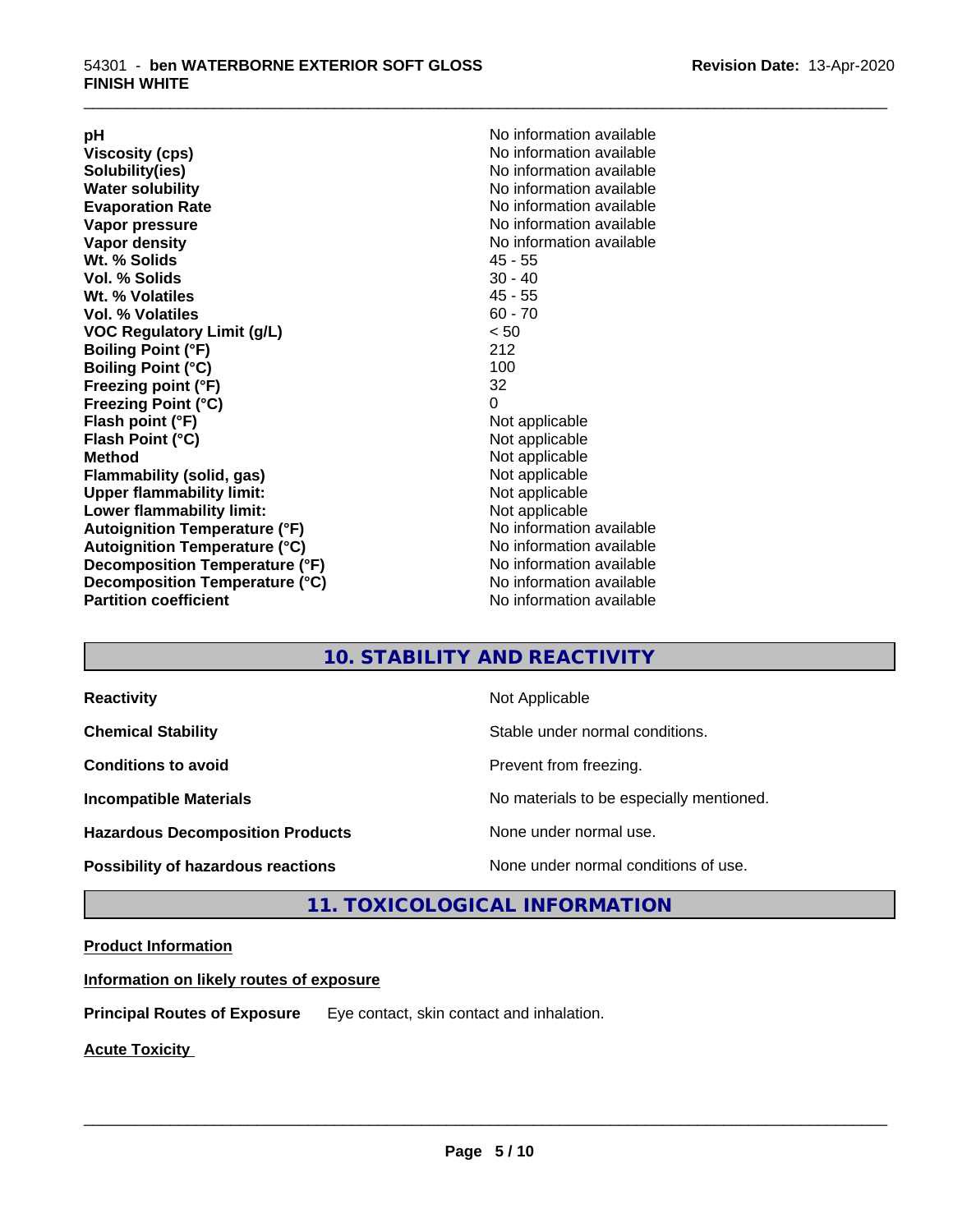# **Product Information** No information available **Symptoms** related to the physical, chemical and toxicological characteristics **Symptoms** No information available **Delayed and immediate effects as well as chronic effects from short and long-term exposure Eye contact Execution Contact May cause slight irritation.**<br> **Skin contact** Substance may cause slig Substance may cause slight skin irritation. Prolonged or repeated contact may dry skin and cause irritation. **Inhalation**<br> **Ingestion**<br> **Ingestion**<br>
Ingestion may cause gastrointestinal irr **Ingestion** Ingestion may cause gastrointestinal irritation, nausea, vomiting and diarrhea. **Sensitization** No information available **Neurological Effects**<br> **Mutagenic Effects**<br> **Mutagenic Effects**<br> **No information available.** Suspected of causing genetic defects. **Reproductive Effects** May damage fertility or the unborn child.<br> **Developmental Effects** Mo information available **Developmental Effects Target organ effects** No information available. **STOT** - single exposure No information available. **STOT - repeated exposure** No information available.<br> **Other adverse effects** No information available. **Other adverse effects Aspiration Hazard** No information available

#### **Numerical measures of toxicity**

**The following values are calculated based on chapter 3.1 of the GHS document**

| ATEmix (oral)          | 42673 mg/kg  |
|------------------------|--------------|
| <b>ATEmix (dermal)</b> | 113393 mg/kg |

#### **Component Information**

| Chemical name                                                       | Oral LD50                                    | Dermal LD50                                                                          | <b>Inhalation LC50</b> |
|---------------------------------------------------------------------|----------------------------------------------|--------------------------------------------------------------------------------------|------------------------|
| Titanium dioxide<br>13463-67-7                                      | $> 10000$ mg/kg (Rat)                        |                                                                                      |                        |
| Silica amorphous<br>7631-86-9                                       | $= 7900$ mg/kg (Rat)                         | $>$ 2000 mg/kg (Rabbit)                                                              | $> 2.2$ mg/L (Rat) 1 h |
| Kaolin<br>1332-58-7                                                 | $> 5000$ mg/kg (Rat)                         | $>$ 5000 mg/kg (Rat)                                                                 |                        |
| Zinc oxide<br>1314-13-2                                             | $> 5000$ mg/kg (Rat)                         |                                                                                      |                        |
| Sodium C14-C16 olefin sulfonate<br>68439-57-6                       | $= 2220$ mg/kg (Rat)                         | $> 740$ mg/kg (Rabbit)                                                               |                        |
| Carbamic acid.<br>1H-benzimidazol-2-yl-, methyl ester<br>10605-21-7 | $> 5050$ mg/kg (Rat)<br>$= 6400$ mg/kg (Rat) | $> 10000$ mg/kg (Rabbit) = 2 g/kg<br>$\text{Rat}$ ) = 8500 mg/kg ( $\text{Rabbit}$ ) |                        |
| 1-Methyl-2-pyrrolidinone<br>872-50-4                                | $=$ 3914 mg/kg (Rat)                         | $= 8$ g/kg (Rabbit)                                                                  | $> 5.1$ mg/L (Rat) 4 h |

# **Chronic Toxicity**

#### **Carcinogenicity**

*The information below indicateswhether each agency has listed any ingredient as a carcinogen:.*

| Chemica<br>name<br>nica | IADC<br>א<br>יתו            | <b>NTP</b> | ∩ເມ∧<br>AP. |
|-------------------------|-----------------------------|------------|-------------|
|                         | <br>2B<br>Possible<br>Human |            | Listed      |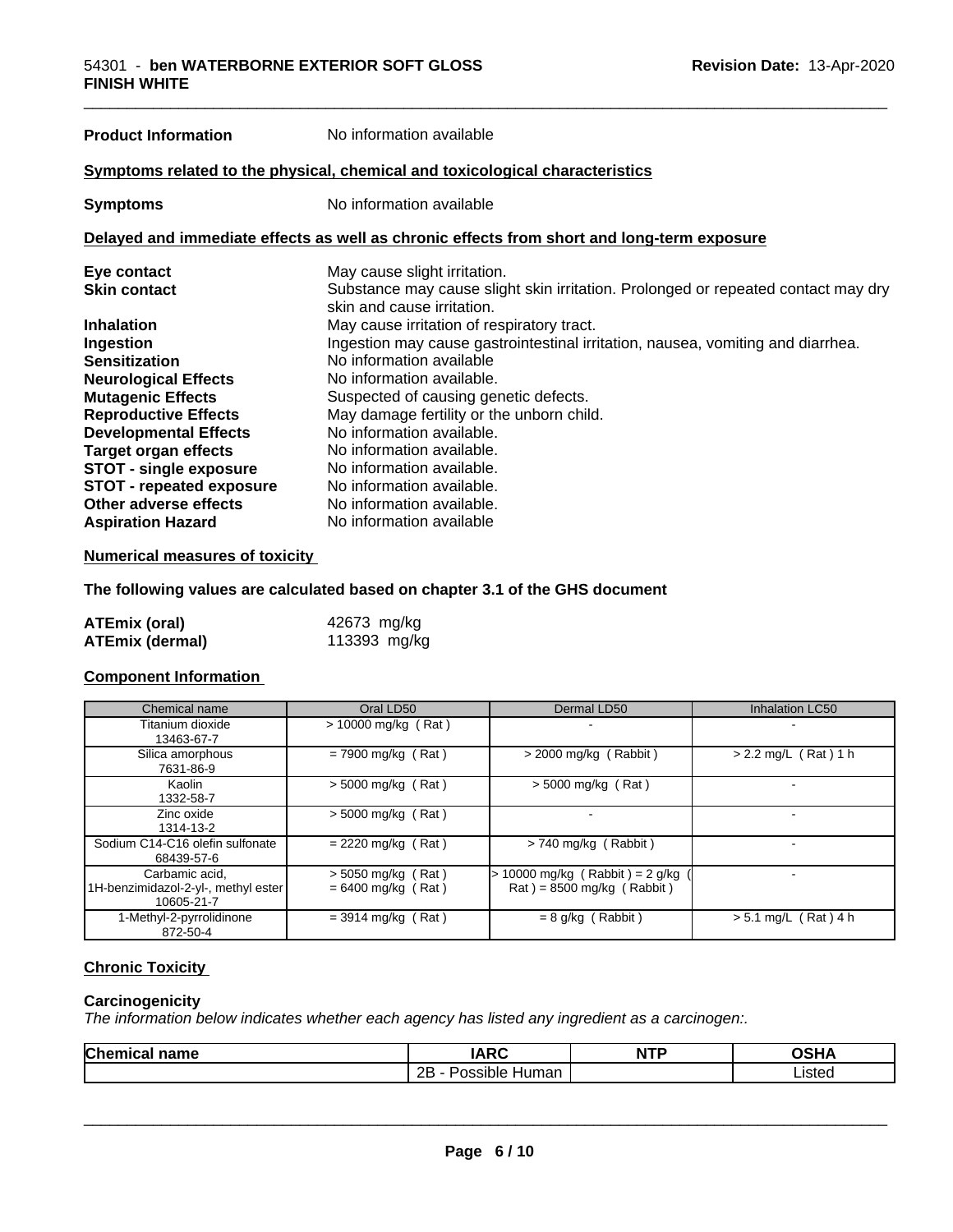#### 54301 - **ben WATERBORNE EXTERIOR SOFT GLOSS FINISH WHITE**

| _<br>dioxide<br>$\sim$ $\sim$<br>шл<br>1 L c | .<br> |  |
|----------------------------------------------|-------|--|

\_\_\_\_\_\_\_\_\_\_\_\_\_\_\_\_\_\_\_\_\_\_\_\_\_\_\_\_\_\_\_\_\_\_\_\_\_\_\_\_\_\_\_\_\_\_\_\_\_\_\_\_\_\_\_\_\_\_\_\_\_\_\_\_\_\_\_\_\_\_\_\_\_\_\_\_\_\_\_\_\_\_\_\_\_\_\_\_\_\_\_\_\_

• Although IARC has classified titanium dioxide as possibly carcinogenic to humans (2B), their summary concludes: "No significant exposure to titanium dioxide is thought to occur during the use of products in which titanium dioxide is bound to other materials, such as paint."

#### **Legend**

IARC - International Agency for Research on Cancer NTP - National Toxicity Program OSHA - Occupational Safety & Health Administration

**12. ECOLOGICAL INFORMATION**

# **Ecotoxicity Effects**

The environmental impact of this product has not been fully investigated.

## **Product Information**

# **Acute Toxicity to Fish**

No information available

## **Acute Toxicity to Aquatic Invertebrates**

No information available

## **Acute Toxicity to Aquatic Plants**

No information available

#### **Persistence / Degradability**

No information available.

#### **Bioaccumulation**

There is no data for this product.

#### **Mobility in Environmental Media**

No information available.

#### **Ozone**

No information available

#### **Component Information**

#### **Acute Toxicity to Fish**

Titanium dioxide  $LC50:$  > 1000 mg/L (Fathead Minnow - 96 hr.) Carbamic acid, 1H-benzimidazol-2-yl-, methyl ester LC50: 1.5 mg/L (Rainbow Trout - 96 hr.)

## **Acute Toxicity to Aquatic Invertebrates**

Carbamic acid, 1H-benzimidazol-2-yl-, methyl ester LC50: 0.22 mg/L (water flea - 48 hr.)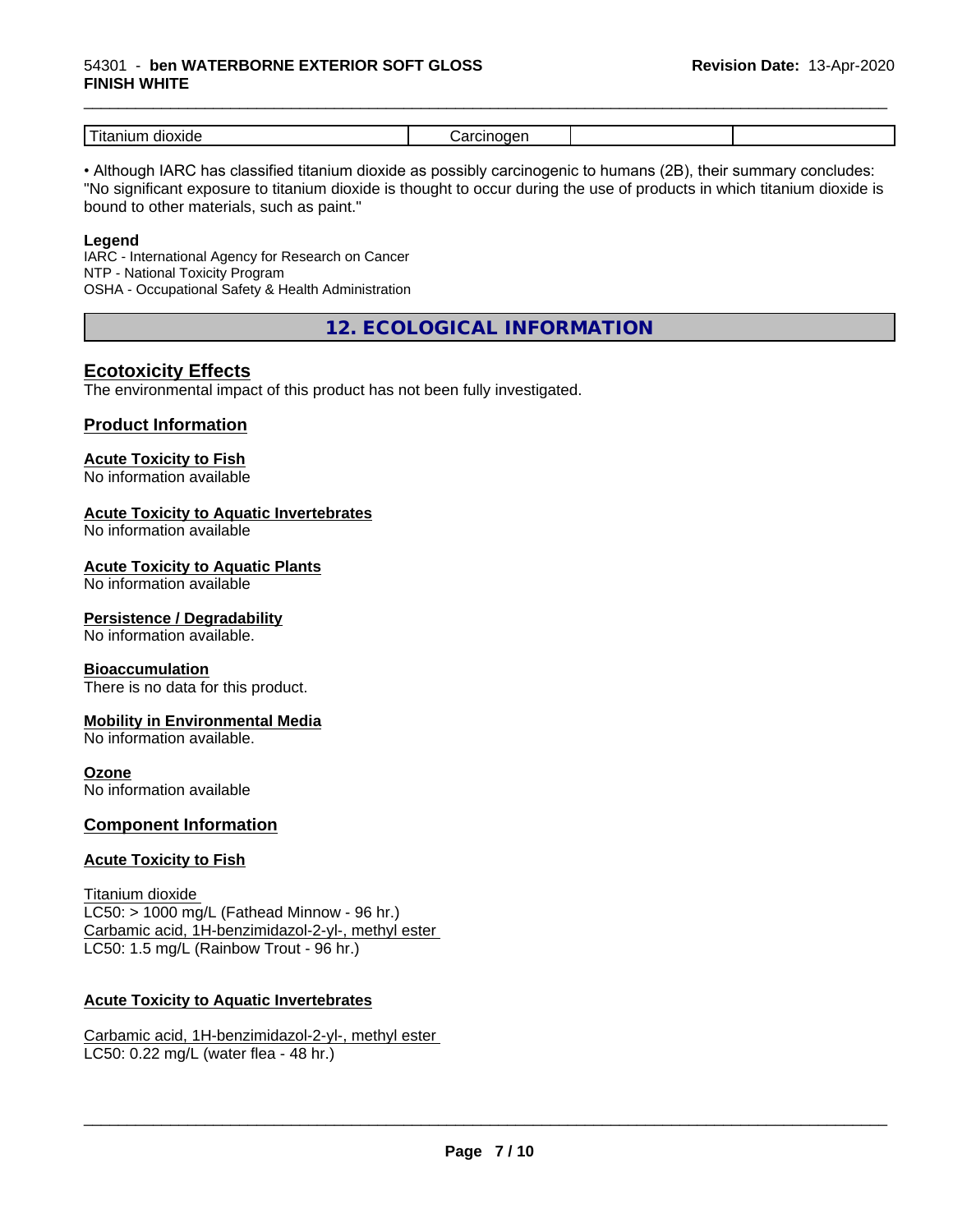#### **Acute Toxicity to Aquatic Plants**

No information available

|                              | 13. DISPOSAL CONSIDERATIONS                                                                                                                                                                                               |
|------------------------------|---------------------------------------------------------------------------------------------------------------------------------------------------------------------------------------------------------------------------|
| <b>Waste Disposal Method</b> | Dispose of in accordance with federal, state, and local regulations. Local<br>requirements may vary, consult your sanitation department or state-designated<br>environmental protection agency for more disposal options. |
|                              | 14. TRANSPORT INFORMATION                                                                                                                                                                                                 |
| <b>DOT</b>                   | Not regulated                                                                                                                                                                                                             |
| <b>ICAO/IATA</b>             | Not regulated                                                                                                                                                                                                             |
| <b>IMDG/IMO</b>              | Not regulated                                                                                                                                                                                                             |
|                              | <b>15. REGULATORY INFORMATION</b>                                                                                                                                                                                         |

\_\_\_\_\_\_\_\_\_\_\_\_\_\_\_\_\_\_\_\_\_\_\_\_\_\_\_\_\_\_\_\_\_\_\_\_\_\_\_\_\_\_\_\_\_\_\_\_\_\_\_\_\_\_\_\_\_\_\_\_\_\_\_\_\_\_\_\_\_\_\_\_\_\_\_\_\_\_\_\_\_\_\_\_\_\_\_\_\_\_\_\_\_

# **International Inventories**

| <b>TSCA: United States</b> | Yes - All components are listed or exempt. |
|----------------------------|--------------------------------------------|
| <b>DSL: Canada</b>         | Yes - All components are listed or exempt. |

# **Federal Regulations**

| SARA 311/312 hazardous categorization |  |
|---------------------------------------|--|
|---------------------------------------|--|

| Acute health hazard               | Nο  |
|-----------------------------------|-----|
| Chronic Health Hazard             | Yes |
| Fire hazard                       | Nο  |
| Sudden release of pressure hazard | Nο  |
| <b>Reactive Hazard</b>            | N٥  |

#### **SARA 313**

Section 313 of Title III of the Superfund Amendments and Reauthorization Act of 1986 (SARA). This product contains a chemical or chemicals which are subject to the reporting requirements of the Act and Title 40 of the Code of Federal Regulations, Part 372:

*None*

**Clean Air Act,Section 112 Hazardous Air Pollutants (HAPs) (see 40 CFR 61)**

This product contains the following HAPs:

*None*

# **US State Regulations**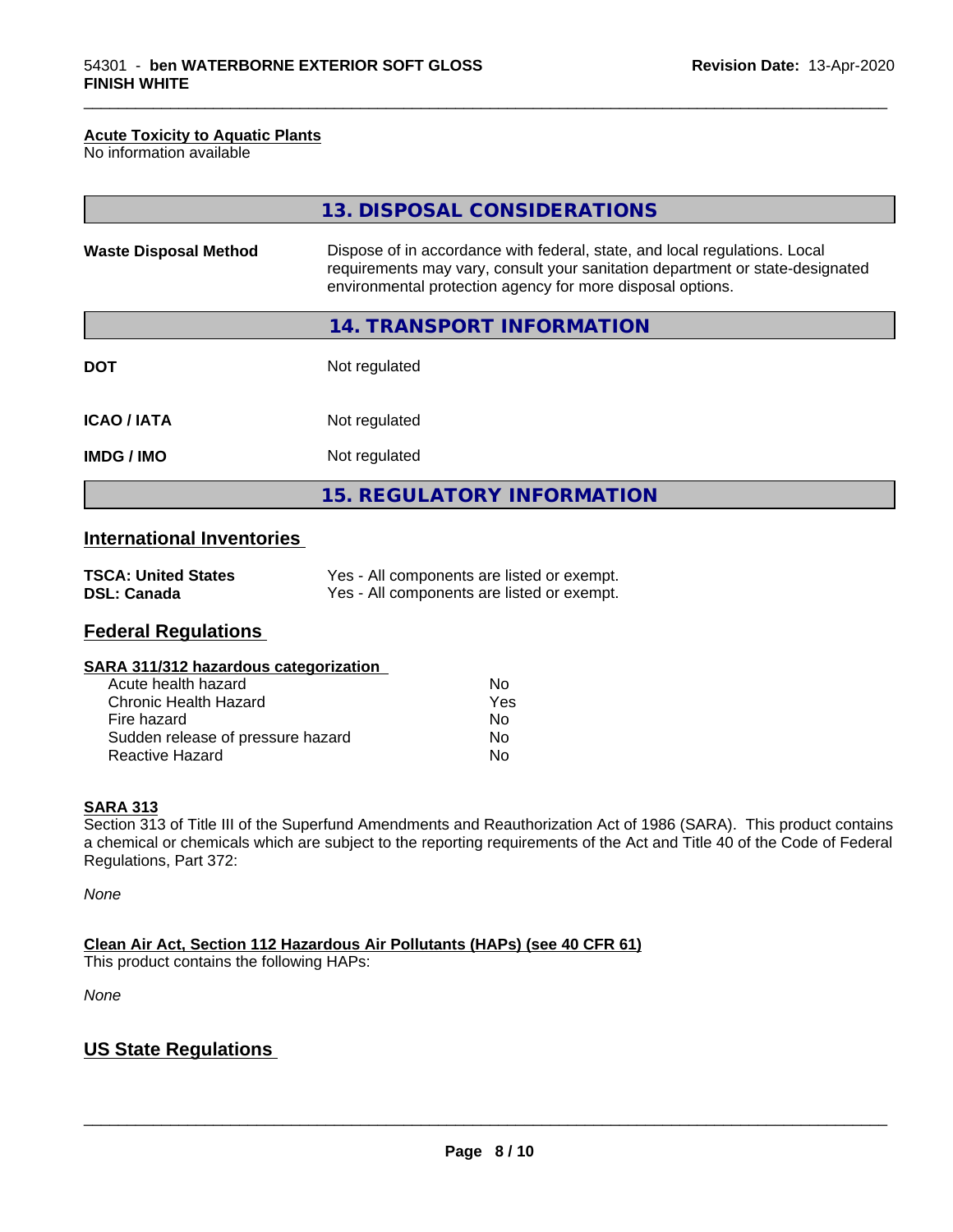#### **California Proposition 65**

**WARNING:** Cancer and Reproductive Harm– www.P65warnings.ca.gov

#### **State Right-to-Know**

| <b>Chemical name</b>                  | <b>Massachusetts</b> | <b>New Jersey</b> | Pennsylvania |
|---------------------------------------|----------------------|-------------------|--------------|
| Titanium dioxide                      |                      |                   |              |
| Silica amorphous                      |                      |                   |              |
| Kaolin                                |                      |                   |              |
| Carbamic acid, 1H-benzimidazol-2-yl-, |                      |                   |              |
| methyl ester                          |                      |                   |              |
| 1-Methyl-2-pyrrolidinone              |                      |                   |              |

#### **Legend**

X - Listed

# **16. OTHER INFORMATION**

**HMIS** - **Health:** 2\* **Flammability:** 0 **Reactivity:** 0 **PPE:** -

#### **HMIS Legend**

- 0 Minimal Hazard
- 1 Slight Hazard
- 2 Moderate Hazard
- 3 Serious Hazard
- 4 Severe Hazard
- Chronic Hazard

X - Consult your supervisor or S.O.P. for "Special" handling instructions.

*Note: The PPE rating has intentionally been left blank. Choose appropriate PPE that will protect employees from the hazards the material will present under the actual normal conditions of use.*

*Caution: HMISÒ ratings are based on a 0-4 rating scale, with 0 representing minimal hazards or risks, and 4 representing significant hazards or risks. Although HMISÒ ratings are not required on MSDSs under 29 CFR 1910.1200, the preparer, has chosen to provide them. HMISÒ ratings are to be used only in conjunction with a fully implemented HMISÒ program by workers who have received appropriate HMISÒ training. HMISÒ is a registered trade and service mark of the NPCA. HMISÒ materials may be purchased exclusively from J. J. Keller (800) 327-6868.*

 **WARNING!** If you scrape, sand, or remove old paint, you may release lead dust. LEAD IS TOXIC. EXPOSURE TO LEAD DUST CAN CAUSE SERIOUS ILLNESS, SUCH AS BRAIN DAMAGE, ESPECIALLY IN CHILDREN. PREGNANT WOMEN SHOULD ALSO AVOID EXPOSURE.Wear a NIOSH approved respirator to control lead exposure. Clean up carefully with a HEPA vacuum and a wet mop. Before you start, find out how to protect yourself and your family by contacting the National Lead Information Hotline at 1-800-424-LEAD or log on to www.epa.gov/lead.

| <b>Prepared By</b>    | <b>Product Stewardship Department</b><br>Benjamin Moore & Co.<br>101 Paragon Drive<br>Montvale, NJ 07645<br>800-225-5554 |
|-----------------------|--------------------------------------------------------------------------------------------------------------------------|
| <b>Revision Date:</b> | 13-Apr-2020                                                                                                              |